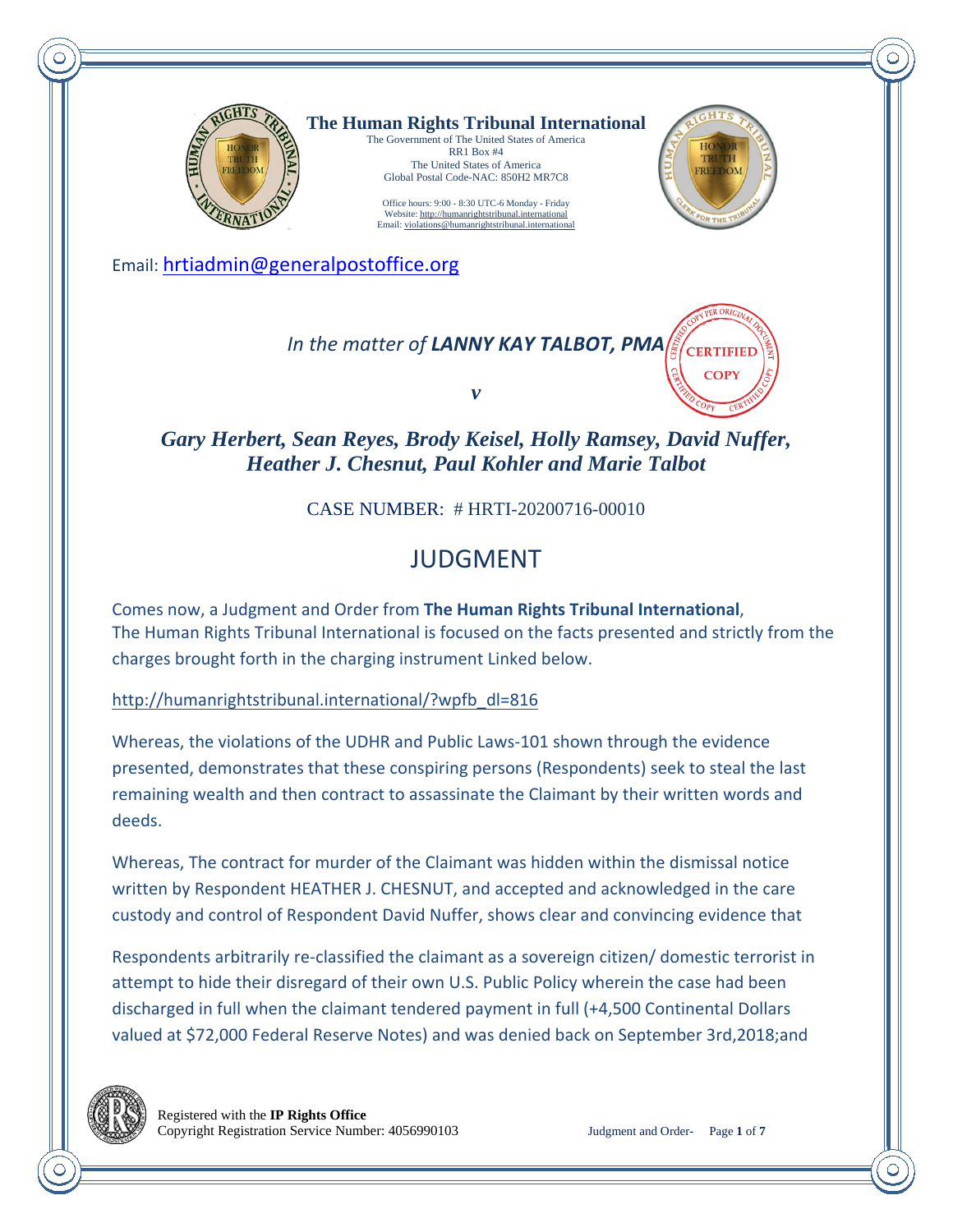Whereas, it is therefore the Human Rights Tribunal International Judgment that the Respondents are guilty of violating all thirty articles of the Universal Declaration of Human Rights and Public Laws-101 according to the evidence of theft, extortion, attempted murder, torture and slavery. Solicitation of a capital offence when agreed upon becomes conspiracy to commit murder. This planned or foreseeable future conspiracy contracts for the death of the Claimant when the term Sovereign Citizen is inferred to describe an individual (Claimant). Solicitation of a capital offense is contract murder and when there is a mutual agreement, that solicitation merges into a conspiracy, which will support a charge of premeditated murder (or first degree murder). Even if the murder is never completed, the conspiracy charge would stand, and support a charge for attempted first degree murder (or murder with malice aforethought). Used in this way law enforcement officers may profile Claimant as a sovereign citizen/domestic terrorist and use deadly force to obtain claimant or at a minimum grossly bias their actions toward Claimant.

Whereas, the evidence shows that slavery is being enforced through the denial of a Nationality and forced association with the federal reserve note (U.S. Dollar).

Whereas, payment in full to settle the matter was tendered in the amount of +4,500 Continental Dollars and accepted in open court. This legal tender was accepted, never refuted, and never returned. Payment was made and accepted in fact. The case is therefore closed and the charge of contempt that seems to be ongoing is now null and void.

Whereas, it is therefore Judged that the Respondents are Human Rights violators and stand in violation of Public Laws-101 for the harm they have caused and continue to cause. That all liens in place by the Claimant are upheld as true and correct to protect the Claimant from the Respondents.

Whereas, as presented in the evidence to this Tribunal, there are plenty of others who have participated directly and indirectly in enabling the conspired planned actions to occur in all the territories that fall within the metes and bounds and seaward boundaries of The United States of America.

Whereas, the Respondents have used a platform of usurped perceived authority to enslave the inhabitants and to disregard the freedom that the Claimant achieved through declaration, affirmation, social compact, and the claiming of Nationality by the Claimant and all affirmed American Nationals within The United States of America. Thus, imposing slavery in violation of the UDHR article 4, and Public Law 101-4, which stands as a violation of all thirty articles of the UDHR and Public Laws-101.

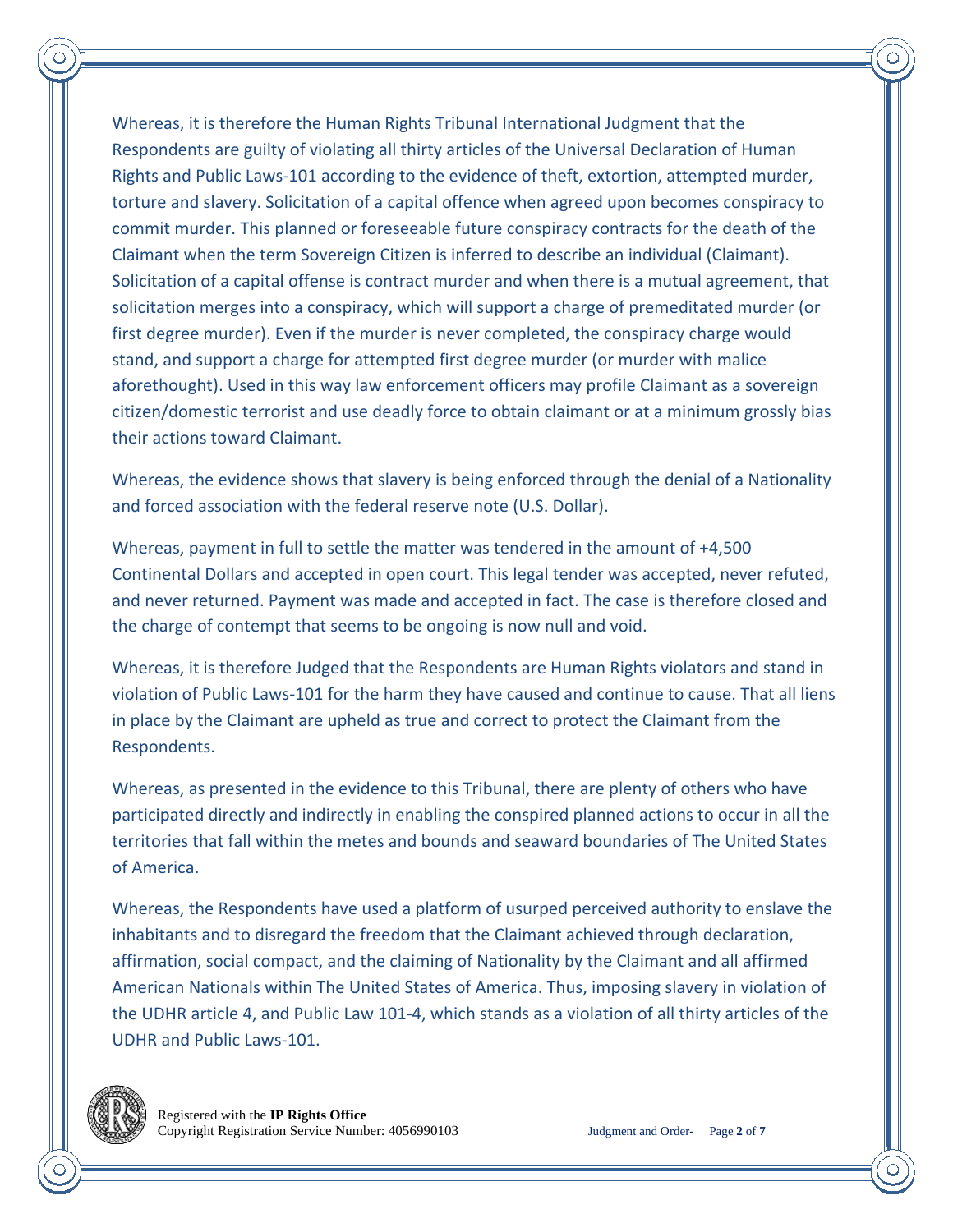Affirmed and Acknowledged by the Human Rights Tribunal on this 210<sup>th</sup> Day in the year of Yahweh 6022 Translation (14<sup>th</sup> Day of October 2020)



Forty rilly Sale Deler Adrian Nikkel Revin Lloyd Lakes

Kevin Lloyd Lakes Trent Windsley Sailor Peter Adriaan Nikkel

## VERIFICATION

I, Kirk Edwin Jensen (hereinafter "Clerk") hereby verify that the signatures of these three International Notaries on this Judgment and order, to the best of the Clerks knowledge and belief are authentic

Kirk Edwin Jensen, Clerk for the Court



Kink-Edwin

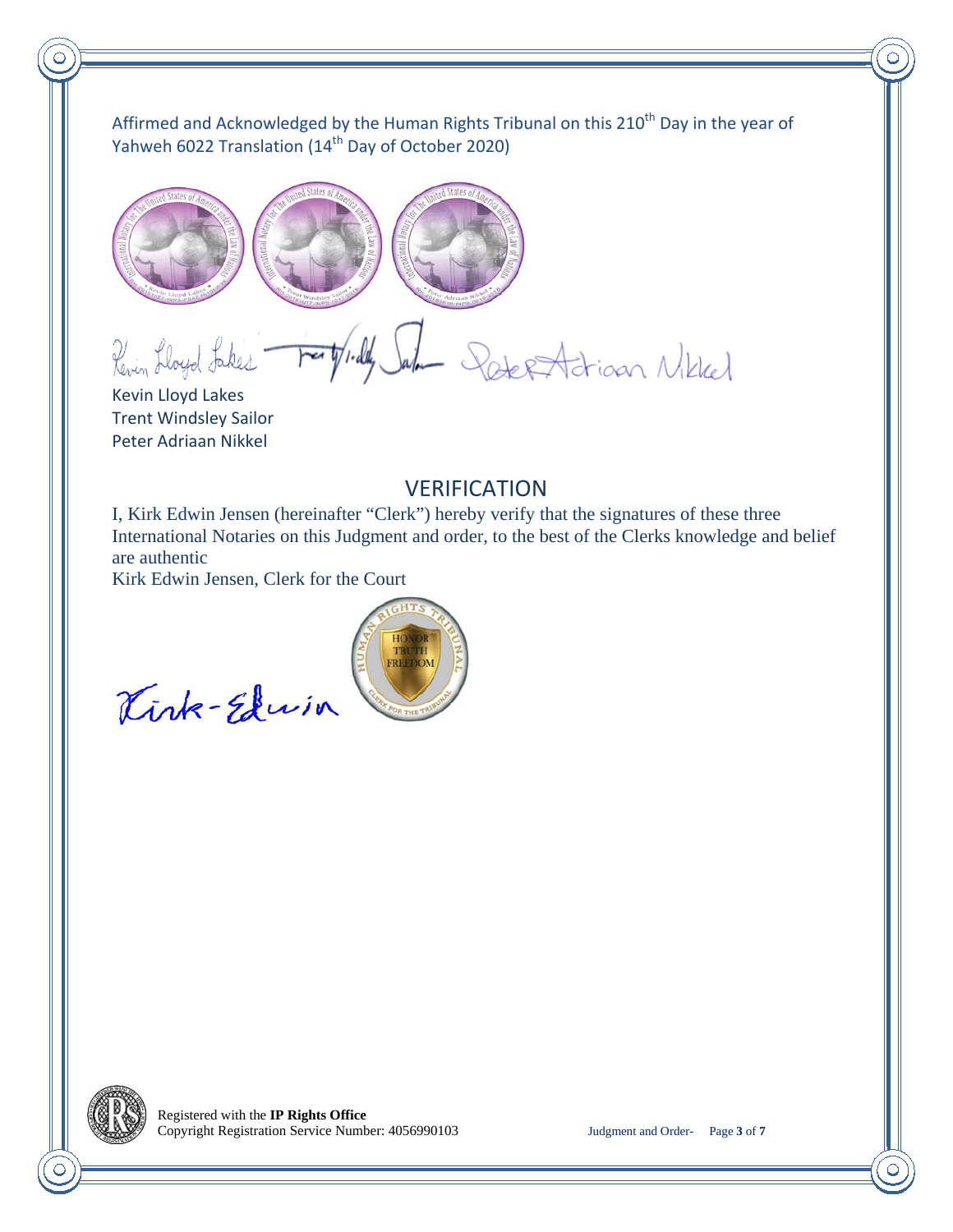### *In the matter of LANNY KAY TALBOT, PMA*

*v* 

### *Gary Herbert, Sean Reyes, Brody Keisel, Holly Ramsey, David Nuffer, Heather J. Chesnut, Paul Kohler and Marie Talbot*

#### CASE NUMBER: # HRTI-20200716-00010

# **ORDERS**

BE IT ORDERED, that Respondents, are under arrest for violations of the UDHR article 4, and Public Law 101-4, which stands as a violation of all thirty articles of the UDHR and Public Laws-101, and against the sovereign social compact of a foreign body politic, and

FURTHER BE IT ORDERED, that all sovereignty, nationality, freedoms, liberties, rights, privileges, immunities, reputation and international character are in good standing. Peace is hereby upheld to the claimant because the un-rebutted claim of The United States of America stands as a claim to its' rightful place among all the legitimate Nations, and

FURTHER BE IT ORDERED, that a permanent restraining order be in place for the protection of the Claimant, and Claimant's family from the Respondents, U.S. District court and all other Companies either public or private.

FURTHER BE IT ORDERED, equitable relief is awarded to Claimant upon default of the Respondents, and the receipt of an itemized list of the stolen property.

FURTHER BE IT ORDERED, the evidence proves that the divorce case is therefore settled and closed and the charge of contempt that seems to be ongoing is now null and void. Any further court actions are without merit.

FURTHER BE IT ORDERED, all immunity is stripped from the respondents for the fact that capital crimes of slavery and attempted murder and all other Human Rights violations are not protected by any immunity doctrine.

FURTHER BE IT ORDERED, that any further evidence of violations of the UDHR or Public Laws-101 or any other deprivation of character will be sent to the American National Union of The United States of America Legal Department for further review for possible further Human Right Violations under international law, and

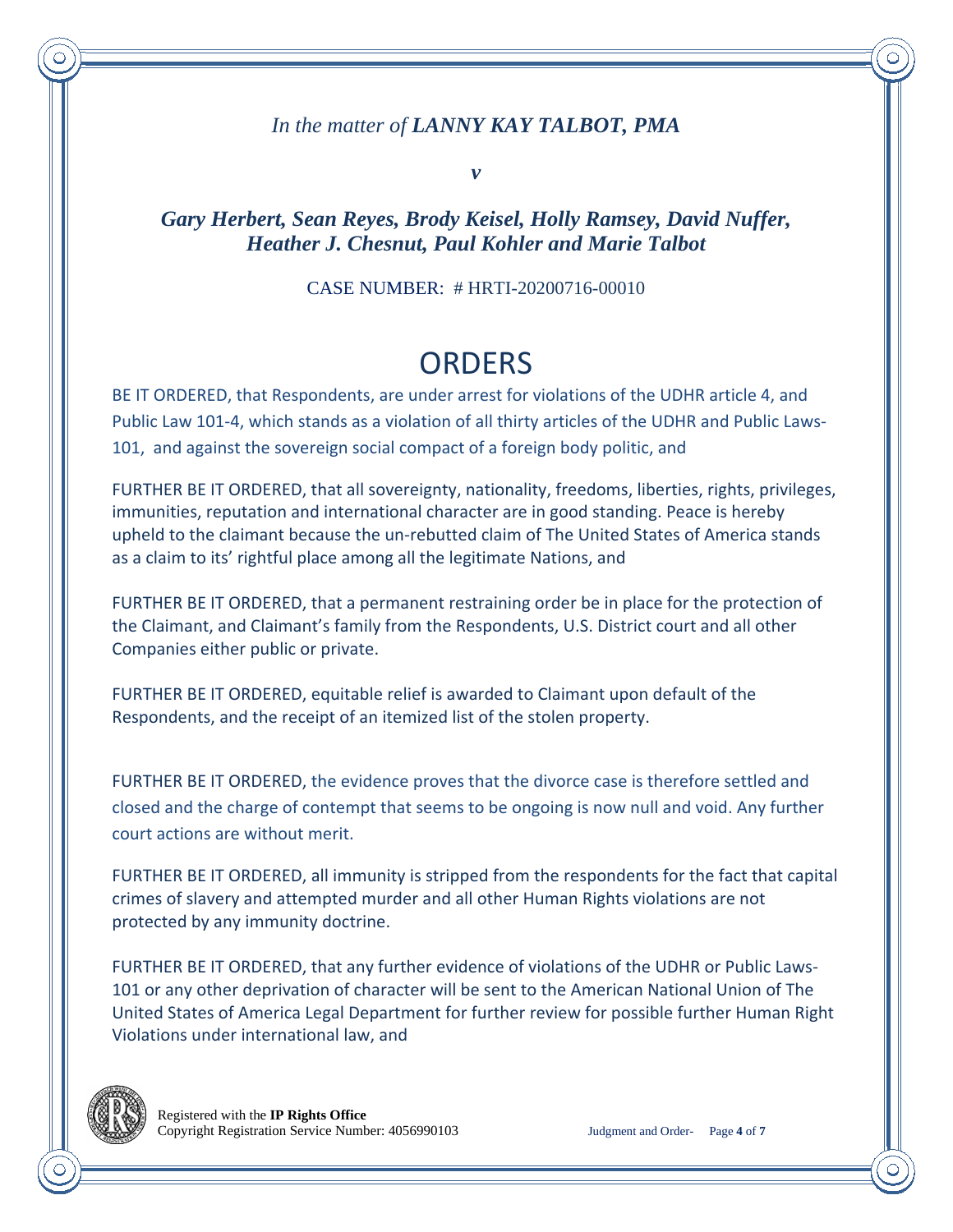FURTHER BE IT ORDERED, that no retaliation or harassment against the Government of The United States of America, its office holders, or any other American National shall be tolerated, any and all retaliation by any and all shall be resisted with automatic arrest of the Human Rights Violator and tried in this Human Rights Tribunal immediately upon a proper affidavit and evidence to support the violation, and

FURTHER BE IT ORDERED, that any articles on the internet that attempt to distort the history of The United States of America, the Government of The United States of America, and the American Nationals thereof, is an attempt to interfere with the Social Compact Agreement of its people and is an act of terrorism against The United States of America and in violation of the UDHR and Public Laws-101, and

FURTHER BE IT ORDERED, that the American National Union of The United States of America Legal Department reserves the right to utilize this Judgment and Order and any and all evidence herewith in any future charges or court actions in this or other court of Law.

## GENERAL ORDER

FURTHER BE IT ORDERED UNDER GENERAL ORDER: that any and all Foreign Monarchs, Governments, incorporated and/or unincorporated Associations, Agencies or agents thereof are hereby ordered to cease and desist any and all interference or disruptive actions towards The United States of America, the Government of The United States of America, American Nationals, the Social Compact Agreement of its Nationals, the power of attorney, its Law form, and freedoms thereto, and

Affirmed and Acknowledged by the Human Rights Tribunal on this  $210<sup>th</sup>$  Day in the year of Yahweh 6022 Translation (14<sup>th</sup> Day of October 2020)



Revin Lloyd Lakes

PeterAdrian Nikled

Kevin Lloyd Lakes Trent Windsley Sailor Peter Adriaan Nikkel



 Registered with the **IP Rights Office** Copyright Registration Service Number: 4056990103 Judgment and Order- Page **5** of **7**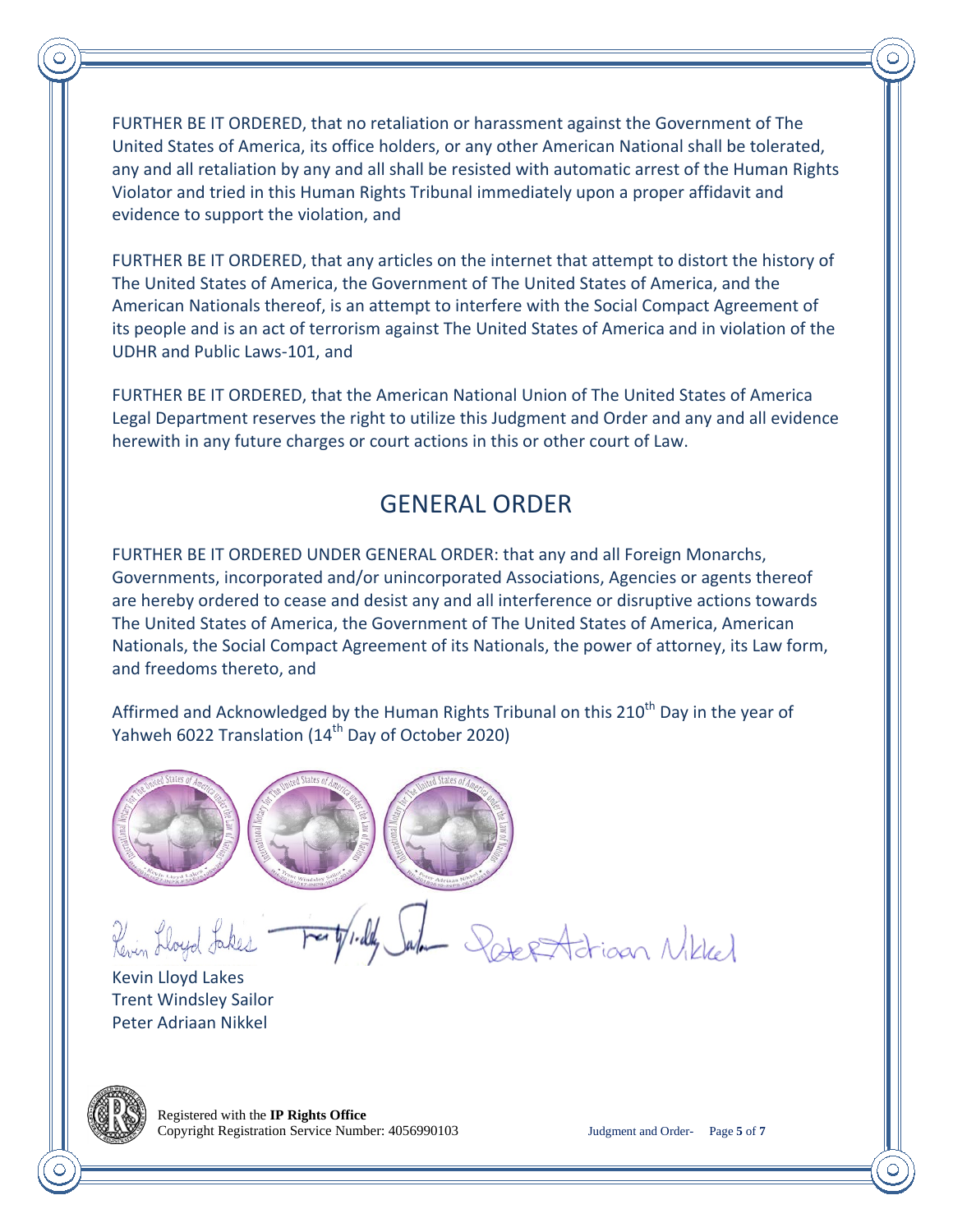I, Kirk Edwin Jensen, (hereinafter "Clerk") hereby verify that the signatures of these three International Notaries on this Judgment and order, to the best of the Clerks knowledge and belief are authentic.

Kirk Edwin Jensen, Clerk for the Court

Kirk-Edwin



С



 $\overline{\bigcirc}$